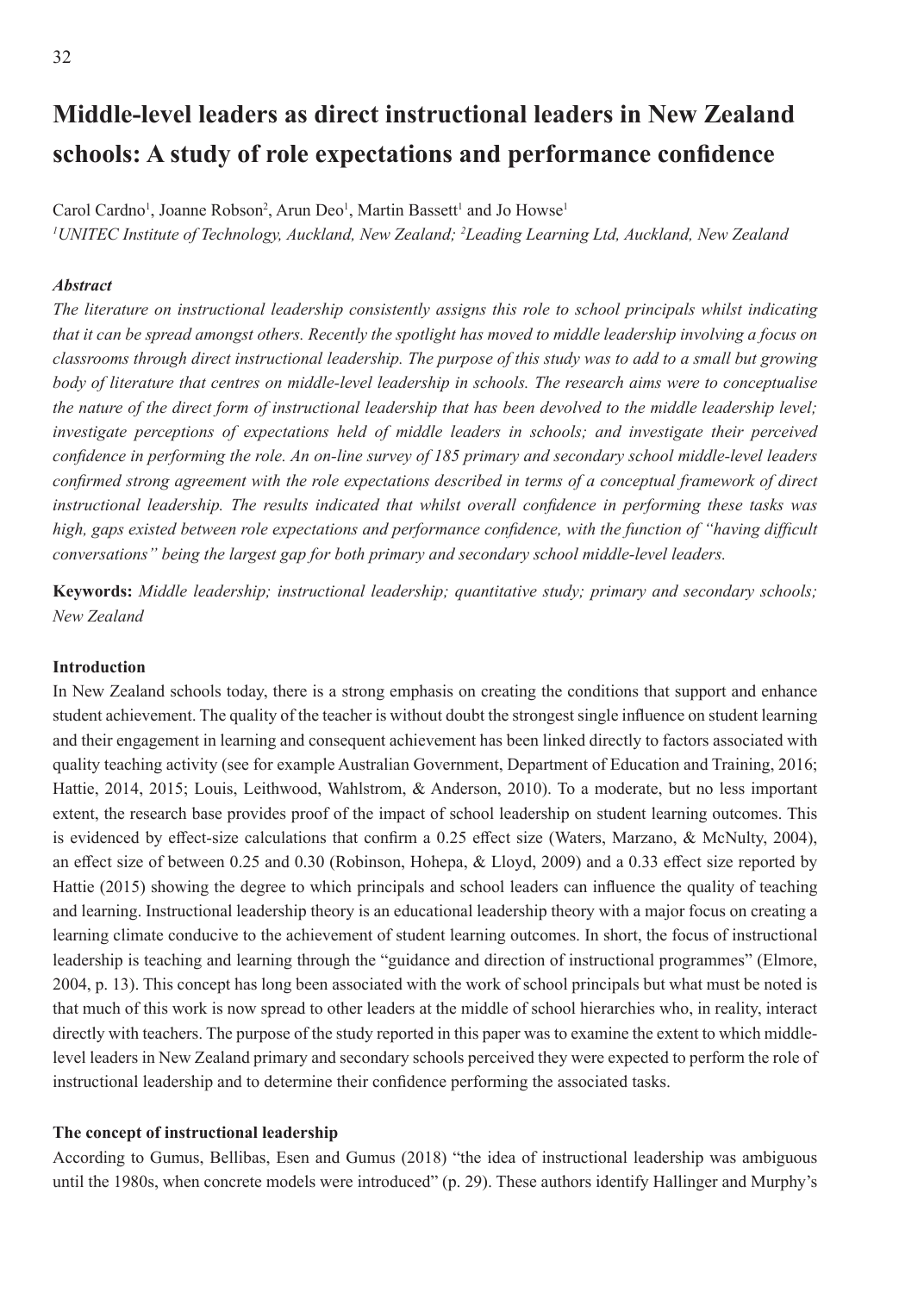(1985) model as the most cited in relation to explaining the concept of instructional leadership. The Hallinger and Murphy (1985) model was used as the basis for capturing evidence of principals' practices in over fifty studies by the turn of the century. The three dimensions of this model are:

- 1. Defining the school's mission framing clear school goals, communicating clear school goals
- 2. Managing the instructional programme supervising and evaluating instruction, co-ordinating the curriculum, monitoring student progress
- 3. Promoting a positive learning climate protecting instructional time, promoting professional development, maintaining high visibility, providing incentives for teachers and learning, developing high expectations and standards.

The elements of this model remain fundamental to the concept of instructional leadership that has withstood a test of time spanning four decades of research. Two decades later, a best evidence synthesis (meta-analysis) of more recent studies (Robinson, Hohepa, & Lloyd, 2009) proposed five dimensions of school leadership, spread across all levels of a school, as being significant in relation to impact on student learning outcomes. These dimensions are: establishing goals and expectations; resourcing strategically; planning, co-ordinating and evaluating teaching and the curriculum; promoting and participating in teacher learning and development; and ensuring an orderly and supportive environment. It is clear from this list that there are strong similarities to elements already identified in previous models.

Instructional leadership requires both leading and managing (Bendikson, Robinson, & Hattie, 2012; Bush, 2011; Cardno, 2012). Leadership, on the one hand is fundamental in the form of direction-setting focused on improving student learning outcomes through establishing academic tone and goals, and the creation of conditions that are conducive to achieving these goals (Robinson et al., 2009). These are distinctive leadership functions associated with influence and strategic planning (Cardno, 2012). On the other hand, the central functions of instructional leadership require management through activity that involves operational planning, co-ordinating, supervising, developing and evaluating (Drucker, 1955; Hallinger, 2005). Therefore, the models of instructional leadership encompass both leadership and management tasks that may be performed by the same person or shared. When performed from a distance, the functions involve leading, as in setting direction, and have been identified as a form of *indirect* instructional leadership. Louis et al. (2010) refer to this form as a concern with instructional climate as opposed to instructional activities which are performed as a *direct* form of instructional leadership: close to teachers and the classroom involving day-to-day interactions and inter-relationships. In describing the work of school principals as instructional leaders, there was always an assumption that in smaller (predominantly elementary) schools, principals were "hip-deep in curriculum and instruction" (Hallinger, 2005, p. 224) and that the hands-on direct version of the model was prominent in practice. Role expansion and school size have contributed to a mainly *indirect* form of instructional leadership being observable in the practice of principals, particularly in secondary schools (Cardno & Collett, 2004; Louis et al., 2010). Secondary schools and large primary schools are structured to allow for responsibility to cascade from the principal to other levels of leadership through structural distribution and overlap (Cardno, 2012; Southworth, 2004), which places the leaders of curriculum in the middle of the hierarchy where they are well positioned to perform instructional leadership activities (Bendikson et al., 2012).

# **Middle-level instructional leaders**

Although now an old notion, the concept of instructional leadership can be seen in a new light when it is viewed from the angle of middle-level leadership. Using the Hallinger and Murphy (1985) model as a template, it could be conjectured that principals now indirectly lead instruction. They do this by performing two broad, school-wide leadership tasks of (1) defining the school's mission through framing and communicating clear school goals, and (2) promoting a positive learning climate which involves protecting instructional time, promoting professional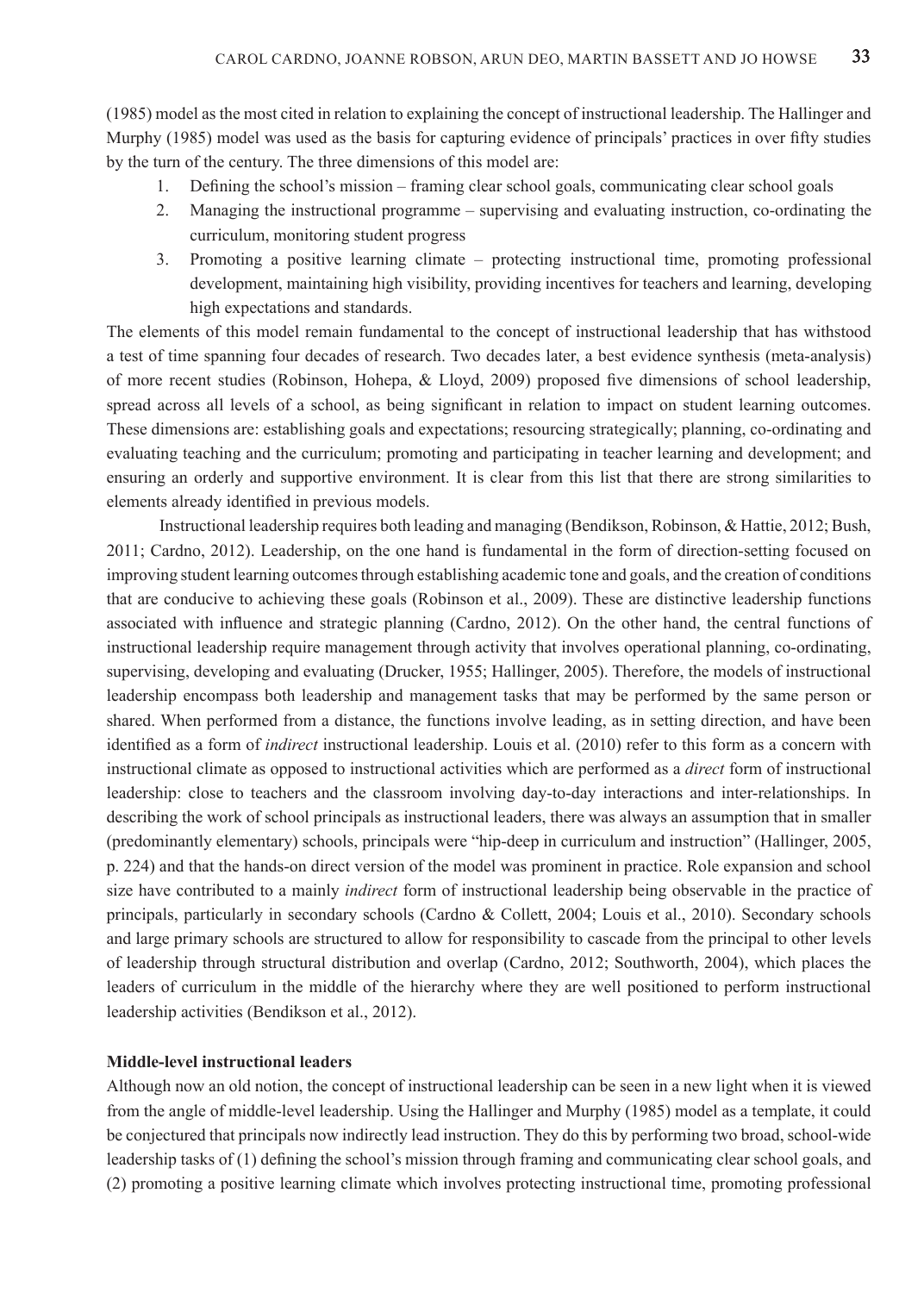development, maintaining high visibility, providing incentives for teachers and developing high expectations and standards. Middle-level leaders have, however, assumed a role of direct instructional leadership because they are more likely to perform the work associated with the third dimension of the Hallinger and Murphy model: (3) managing the instructional programme by supervising and evaluating instruction, co-ordinating the curriculum, and monitoring student progress. It is also worth noting that the two dimensions of leadership practice that Robinson et al. (2009) identified as having high impact rates imply management rather than leadership functions. These are: planning, co-ordinating and evaluating teaching and the curriculum, and promoting and participating in teacher learning and development. Because these require close and regular interaction with teachers, they constitute a form of direct instructional leadership that can be performed by middle-level leaders. This supposition about the direct nature of middle-level instructional leadership is supported in the view of Grootenboer, Edwards-Groves and Ronnerman (2015) who assert that:

They [middle leaders] have close connections to the sites where student learning occurs (e.g. classrooms) and to the sites where professional learning happens (e.g. localised study days, staff professional development meetings). By and large, this influence is not available to the principal or other positional heads. (p. 512)

In New Zealand primary and secondary schools, middle leaders are those who hold positions at the middlelevel of the school organisational hierarchy between the senior level leaders (principals and deputy or assistant principals) at the top of the hierarchical structure and the teachers who form the operating level below. Bassett (2016) states that the literature includes several terms such as middle leader, middle manager, mid-level manager and mid-level leader. This may also be an historical matter as whilst the term middle manager was commonly used in the 1980s, the popularity of the term leadership evident from the 1990s has resulted in recent use of the notion of *leadership* in the middle of the organisation. One could say that a level of middle leadership has become ubiquitous in educational organisations in terms of the structural distribution of both leadership and management roles (Cardno, 2012). We have used the term middle-level leader in this study to include primary school positions such as syndicate, curriculum and team leaders, and secondary school positions such as head of department or faculty and subject or curriculum leaders. Because the focus of our inquiry is on the leadership of instruction (teaching and learning, curriculum and subject leadership), the study does not extend to those holding middle-level leadership positions related to pastoral care (such as deans) or non-teaching, administrative roles.

#### *Expectations and challenges of the role*

There is a growing body of research evidence that points to the range of responsibilities and tasks of middle leadership. While much of this literature centres on secondary schools and in particular on the role of the head of department or subject leader (see for example, Bennett, Woods, Wise, & Newton, 2007; Busher & Harris, 1999; Gurr & Drysdale, 2013), some studies focus on middle leadership in primary schools (see for example, Hammersley-Fletcher & Kirkham, 2007; Ministry of Education, 2012). A common theme in this literature is the nature of the position because middle-level leaders have a dual role of engaging in teaching themselves and leading teaching in their area. Hence, first and foremost, they are expected to be knowledgeable about teaching and learning, and secondly, they are also the curriculum or pedagogical leaders of their subject team, or level team which involves all the management tasks related to programme planning, co-ordinating, monitoring, developing and evaluating (Cardno & Bassett, 2015).

Because of the breadth of responsibilities that middle-level leaders are expected to perform, the role is a large one, with multiple facets that often make it overwhelming (Bassett, 2016). It is a role that has been described as "complex and ambiguous" (Gurr & Drysdale, 2013, p. 57) and one that shows increasing complexity as a consequence of task distribution to the middle level (Thorpe & Bennett-Powell, 2014). Literature that highlights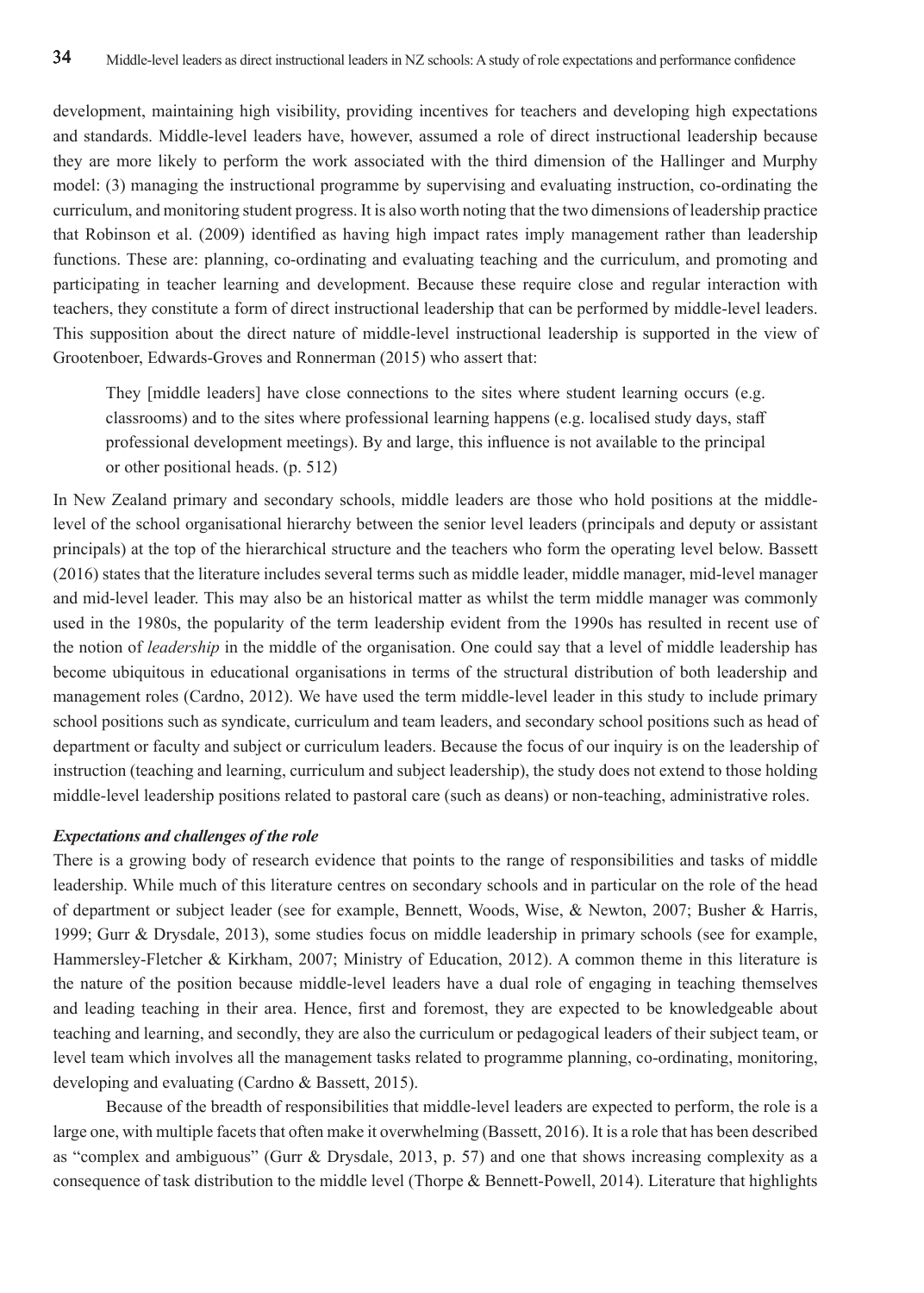the challenges of leadership in the middle of the school organisation consistently points to the concern that curriculum leadership functions have often been delegated or distributed to the middle level without adequate clarity or support for those performing these functions (Cardno & Bassett, 2015; Gurr & Drysdale, 2013; Thorpe & Bennett-Powell, 2014).

One of the most challenging aspects of the role is performing as the line manager in a hierarchical structure. As line managers (Bennett, Woods, Wise, & Newton, 2007), they are expected to take responsibility for the work of other teachers. This requires both formal and informal activity. Formal delegation of teacher appraisal to middle managers is evident in research from around the world. In New Zealand this task appears to challenge the capabilities of middle-level leaders and, according to a study by Cardno and Robson (2016), middle-level leaders avoid both formal and informal aspects of this expectation. They avoid carrying out appraisal processes because they feel untrained and unprepared and they find it difficult to have conversations with their staff about performance. Bennett et al. (2007) report that expectations held of middle managers in the United Kingdom in relation to evaluating and developing staff were also fraught with difficulties. They comment on the stress experienced by a middle leader because of the tension between being a professional colleague and a line manager who must monitor their colleagues performance.

An associated and demanding aspect of middle-level leader responsibility is the need to build effective relationships with teachers in their subject or curriculum teams and to conduct conversations in the processes of planning, co-ordinating, monitoring and evaluating related to the work of teachers, programmes and student progress. Bennett et al. (2007) refer to research that has established that many subject leaders believe their authority rests on their subject or classroom knowledge and expertise rather than their official status and consequently feel that, "this does not give them the right to observe or criticise colleagues' professional practice or subject knowledge" (p. 464). This reticence to engage in subject knowledge and performance appraisal conversations may not only be deeply ingrained in professional behaviour, as suggested by Bennett et al. (2007), but may also be a consequence of uncertainty and a lack of confidence. Cardno and Robson (2016) allude to the fact that middle-leaders' avoidance of the appraisal task might be connected to their own experience and a lack of appraisal of themselves by the senior leaders responsible for this task.

Our research interest lies in being able to confirm responsibilities and to provide some substance to the conjecture that middle-level leaders are carrying out many of the functions previously associated with the concept of principal instructional leadership. For example, a study by Salo, Nylund and Stjernstrom (2015) confirms that principals expected to act as instructional leaders do not engage in the direct form of this task. Furthermore, these authors strengthen our assumption of a scarcity of literature on direct instructional leadership. Although middle-level leaders are now referred to in current literature as *instructional leaders* (Bassett, 2016; Bendikson et al., 2012; Grootenboer et al., 2015; Gurr & Drysdale, 2013), we were unable to locate any studies that investigated the range of middle-level leadership functions against a backdrop of models of instructional leadership – normally defined as the role of the school principal. We wanted to know whether our conjectures about a model of *middle-level instructional leadership* expectations could be checked out, and at the same time used to examine how middle-level leaders in New Zealand schools felt regarding their confidence to meet these expectations.

#### **Conceptualising middle-level instructional leadership**

For the purpose of this study, a conceptual framework (see Figure 1) was designed to capture the nature and scope of direct instructional leadership as it could be practised by middle-level leaders. This framework derives from synthesis of the theory base outlined in the early sections of this paper.

This conceptual framework has six dimensions bound together by a tight connection to what goes on in and near classrooms to foster student learning. In this conceptual framework, the first dimension, *curriculum,* is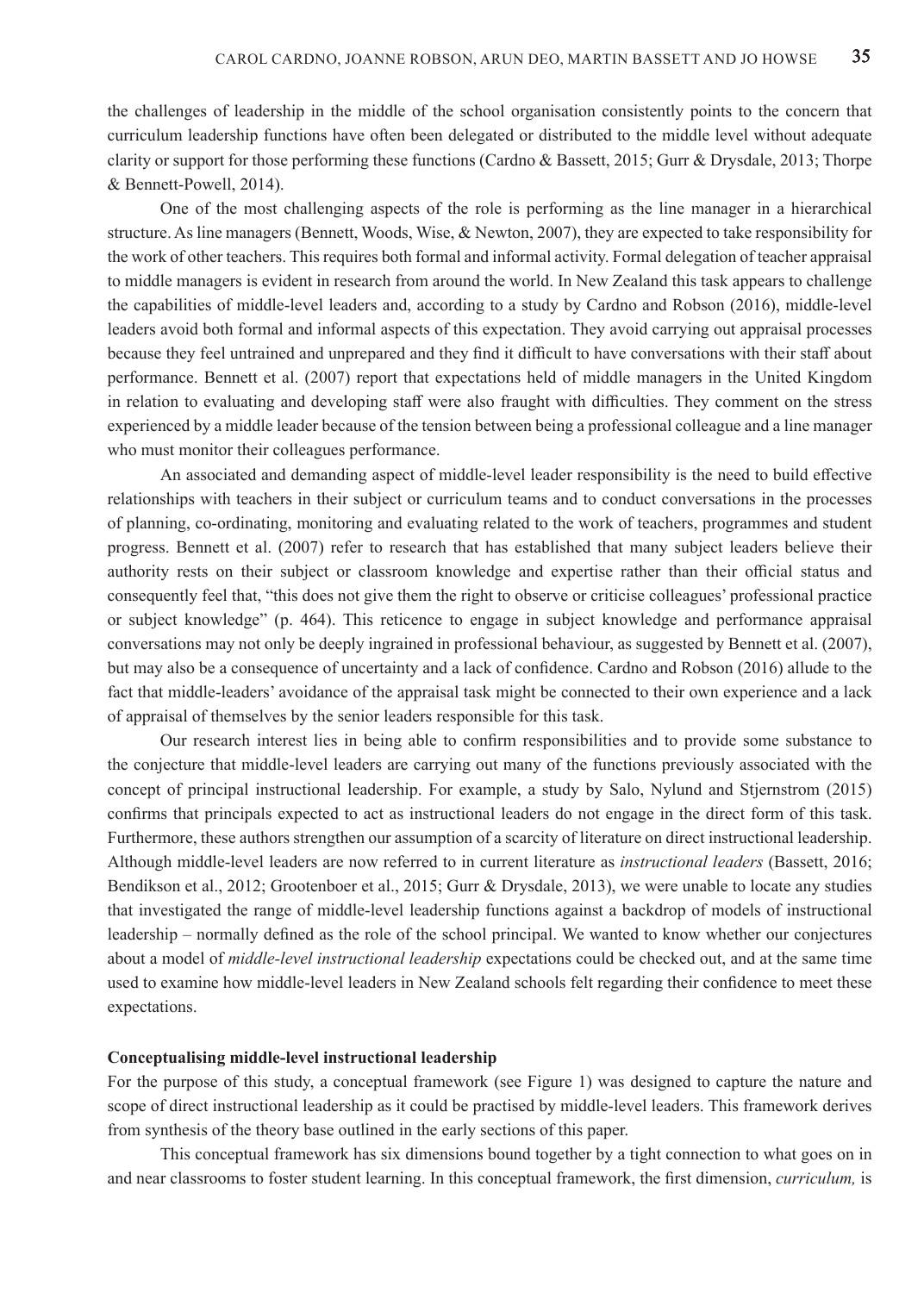the starting point as it is synonymous with the term instruction confirming the emphasis on the core business of teaching and learning and the importance of the instructional leader's expertise in the pedagogy and assessment within the teaching area. The second dimension, *teaching arrangements*, covers the middle-level leader's involvement in appointing, scheduling, resourcing and interacting daily with teachers. The third dimension, *teacher appraisal*, involves curriculum expertise, system and procedural understanding, direct monitoring of performance including professional conversations with teachers, classroom observations, appraisal interviews and reports, and providing productive feedback. The fourth dimension, *teacher development*, includes identifying needs and planning assistance, promoting and participating in professional learning and development, providing mentoring/coaching, encouraging inquiry practices and communicating opportunities. The fifth dimension is *evaluation of learning and programmes* through monitoring and communicating about student assessment, understanding the school self-review system and arranging regular curriculum review, seeking student evaluation of programmes and communicating results to teachers. The sixth dimension, *planning*, is linked to all of the other dimensions and is about being knowledgeable about and contributing to the school's strategic plan, developing a departmental/team plan, setting academic goals and targets, and involving teachers and community in departmental planning.



Figure 1: A conceptual framework for middle-level instructional leadership

## **Methodology**

The purpose of this study was to test a hypothesis about the nature of the work of middle-level leaders in New Zealand primary and secondary schools being similar to the concept of direct instructional leadership, as conceptualised broadly in the literature and specifically for this study. To date, no quantitative studies have been undertaken to define the role of the middle-level leader in terms of the expectations held of them. Furthermore, the study allowed us to gather data about the perceptions of middle-level leaders in relation to their level of confidence in performing the nominated expectations in order to discern whether gaps existed between what was expected of them in the role and their confidence in performing this role. In summary, the study aimed to:

- confirm assumptions of the direct instructional leadership aspects of the role of middle-level leaders
- analyse the association between these expectations and their performance confidence in order to identify gaps.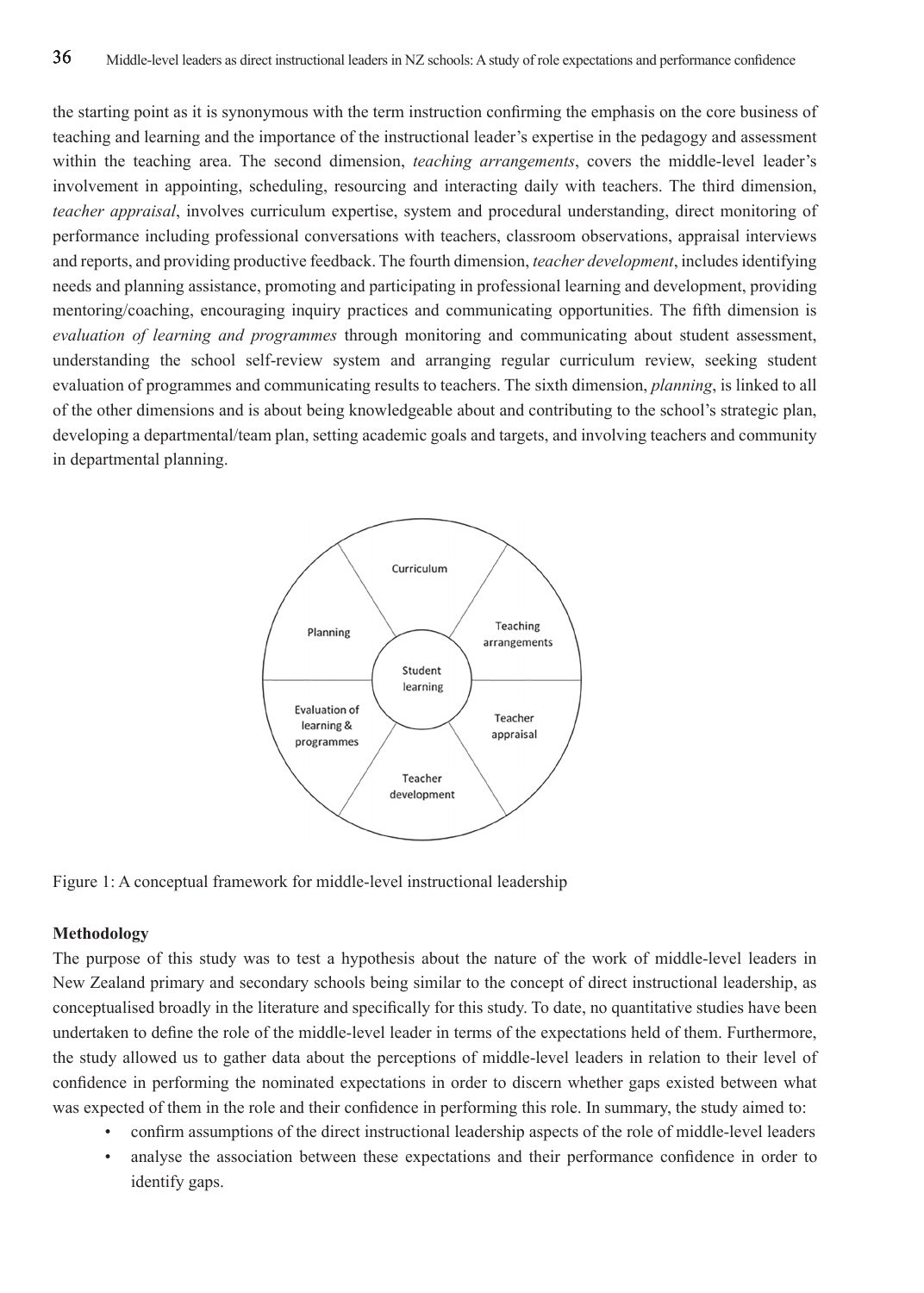## *Participants*

The intention of this research was to survey school middle-level leaders directly, which required the recruitment of a sample representative of both primary and secondary schools and the wide range of positional nomenclature that identified teachers who were also performing additional responsibilities as leaders at the level below senior leadership in schools. It was important to invite participation from individuals rather than follow a traditional trend of sending out blanket surveys to schools or asking principals to distribute surveys to their middle-level leaders because this means of assembling a sample is not guaranteed to reach a target audience within schools. In New Zealand, schools are deluged with requests to participate in surveys and therefore unlikely to respond positively to such invitations.

In order to identify potential participants for this research, a sampling-based recruitment process was adopted using purposive sampling and efforts were made to establish a participant database of those who selfidentified with this role and were willing to receive the survey. To begin with, we communicated with the Alumni of the *Master of Educational Leadership and Management* programme at Unitec Institute of Technology, that comprised school principals and senior leaders known to the research team; and subject specific networks, in order to locate middle-level leaders. A link to a recruitment survey was emailed to ask these middle-level leaders to indicate their willingness to participate in the study. In addition, Twitter feeds and a New Zealand Education Gazette advertisement were utilised during the recruitment phase. This is a form of homogenous sampling because participants belong to a particular sub-group in which all members are similar, such as a particular occupation or level in an organisation. Participants were asked to provide their email address, however, no other personal information was collected. The recruitment phase ran between November 2016 and January 2017. A total of 185 participants were recruited for the administration of an electronic questionnaire. At this stage it was not known whether participants would identify with either primary or secondary school roles.

## *The questionnaire*

An electronic questionnaire was organised into six sections, based on our conceptual framework's six dimensions: curriculum; teaching arrangements; teacher appraisal; teacher development; evaluation of learning and programmes; and planning. For each dimension a number of statements were assigned to unpack the associated functions. In all, 49 statements were arranged in two columns so that responses for role expectations and performance confidence could be measured beside one another on a 6-point scale, ranging from low (1), through to high (6). Respondents were asked to rate the extent to which they were expected to carry out each function as middle-level leaders, and were also asked to rate the extent to which they were confident to carry out each function. The questionnaire link was sent to the 185 recruited participants who nominated themselves during the recruitment phase, and was in field for a period of one month. Two email reminders were sent out in the third and fourth week. As a result, 130 respondents (whose position designations matched the requirement that they were engaged in leading teaching and learning) answered the questionnaire, with a response rate of 71%. These respondents comprised 37 (29%) primary school middle-level leaders and 93 (71%) secondary school middle-level leaders. The manner in which recruitment was conducted was not conducive to achieving equal samples of primary and secondary school participants. This was disappointing given that primary and secondary teachers constitute 50% each of the teacher headcount across New Zealand.

## *Descriptive and inferential analysis*

In relation to the first aim of this study, which was to test an assumption that the role expectations of middlelevel leaders did indeed align with a conceptualisation of the role as direct instructional leadership, we needed to establish the degree of agreement of respondents with the function statements specified in the questionnaire (49 statements). Descriptive statistics were used to analyse the strength of agreement by respondents in relation to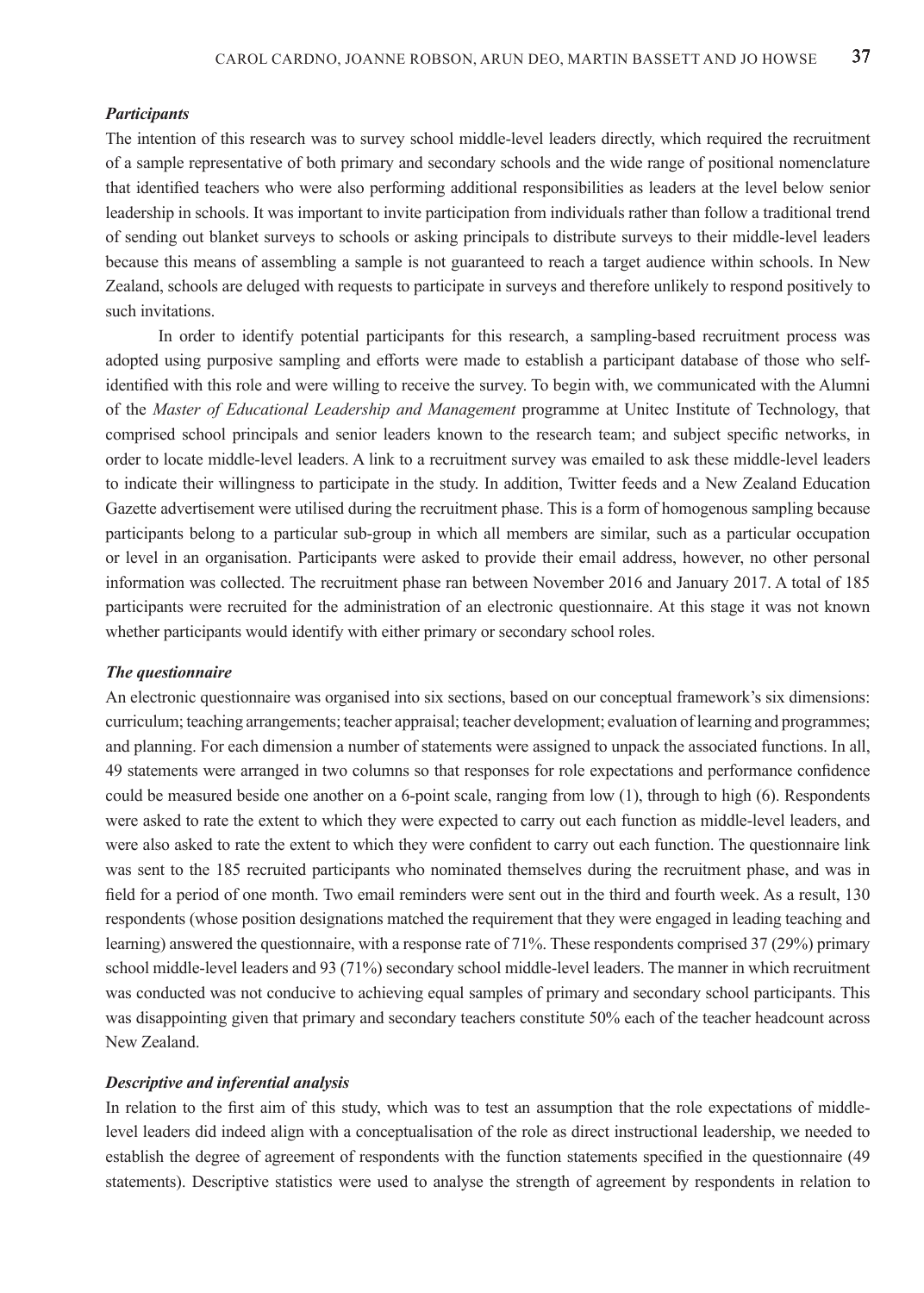both role expectations and performance confidence. Frequencies of responses were analysed using both Excel and Statistical Package for the Social Sciences (SPSS) software percentage calculations.

The second aim of the study was to locate gaps between the expectations of the role and respondents' perceptions of their confidence in performing specific aspects. In order to conduct an inferential analysis of the data related to role expectations and performance confidence, ordinal form (categorical), Chi-Square tests were used to statistically determine whether there was an association between role expectation and performance confidence. A total of 49 separate Chi-Square tests were performed using the SPSS software. The Chi-Square tests were conducted using the method of cross tabulations between role expectations and performance confidence. The observed and expected frequencies, along with the generated Chi-Square value and p-value were noted. In this study, the following conventions for interpreting p-values were utilised:

| $p$ -value $\leq 0.001$ |             |  |  | Very highly significant association between role expectations and performance |  |
|-------------------------|-------------|--|--|-------------------------------------------------------------------------------|--|
|                         | confidence. |  |  |                                                                               |  |

- p-value < 0.010 Highly significant association between role expectations and performance confidence.
- p-value < 0.050 Significant association between role expectations and performance confidence.
- $p-value \ge 0.050$  Non-significant association.

A significant association between role expectation and performance confidence indicates a correlation between these features. A non-significant association indicates a lack of correlation, which is referred to in this paper as a gap between these features.

It was essential to conduct tests of association significance in this study to determine correlations between the functions of direct instructional leadership described as statements of expectation in the questionnaire and the respondents' perceptions of their confidence in performing these expectations. The statistical confirmation of nonsignificance is of particular relevance in this study as it draws attention to the gaps between role expectations and performance confidence viewed subjectively by the respondents.

# **Results**

In this section, the results of the questionnaire are displayed to show, firstly, the degree of agreement that all middlelevel leaders in this study have expressed in confirming that their role expectations fit closely with the aspects of instructional leadership as a direct activity conveyed in the 49 statements of the questionnaire. Secondly, the gaps between role expectations and performance confidence are displayed separately for primary schools and secondary schools.

Table 1 illustrates the strength of agreement related to the role expectations of middle level leaders and their performance confidence. Descriptive data displayed as percentages is based on response aggregation of the three upper scales (4–6) showing high agreement for each question. This was a pragmatic decision taken firstly, because the data overall was skewed to the higher end and secondly, in order to limit the amount of data displayed to a manageable level. The first two columns present data related to the overall sample; the third and fourth columns data for primary schools (n=37) and the final two columns relate to secondary school respondents (n=93).

Generally speaking, there was remarkably strong agreement (averaging 74% in the overall results) that the statements in the questionnaire reflected the nature of the work of middle-level leaders. Primary school participants' average agreement across all results was 71% whilst secondary school participants averaged 76%, showing a trend that continues throughout our analysis of the results. Even at this level of simple results quantification, the alignment of secondary school participants with the functions that comprise direct instructional leadership as conceptualised for our study is stronger than that of primary school participants. Across both sectors, respondents' perceptions of confidence were surprisingly strong; averaging 80% in both cases and the overall result average was also 80%. Although eliciting expressions of confidence in the performance of each function was important to conduct association calculations, these figures (Table 1) neither confirm nor disconfirm the hypothesis that the role of the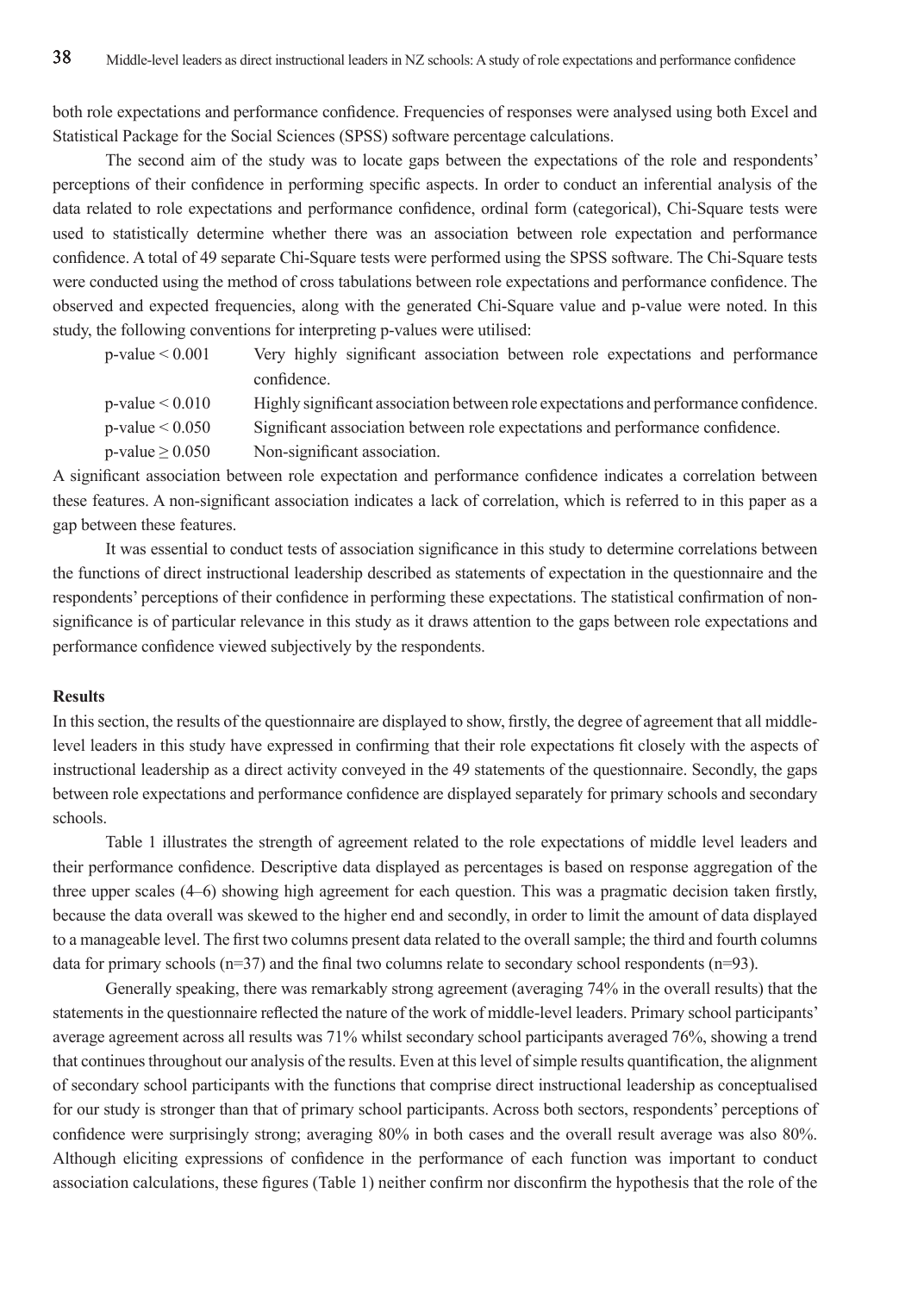middle-level leader in New Zealand primary and secondary schools can be described in terms of functions that relate to the concept of direct instructional leadership.

|                                                          | Overall             |                           | Primary                    |                           | Secondary                  |                           |
|----------------------------------------------------------|---------------------|---------------------------|----------------------------|---------------------------|----------------------------|---------------------------|
| <b>Statements</b>                                        | Expectation<br>Role | Performance<br>Confidence | Expectation<br><b>Role</b> | Confidence<br>Performance | <b>Expectation</b><br>Role | Confidence<br>Performance |
| Curriculum                                               |                     |                           |                            |                           |                            |                           |
| Demonstrating pedagogical leadership                     | 93%                 | 90%                       | 97%                        | 92%                       | 94%                        | 89%                       |
| Meeting professional standards for<br>subject management | 92%                 | 91%                       | 94%                        | 89%                       | 92%                        | 91%                       |
| Providing curriculum (subject) expertise                 | 94%                 | 95%                       | 86%                        | 92%                       | 98%                        | 96%                       |
| Developing curriculum                                    | 88%                 | 90%                       | 72%                        | 81%                       | 96%                        | 95%                       |
| Setting up assessment systems                            | 86%                 | 83%                       | 76%                        | 84%                       | 91%                        | 82%                       |
| Facilitating curriculum discussion with<br>teachers      | 91%                 | 87%                       | 86%                        | 84%                       | 93%                        | 88%                       |
| Collaborating in order to integrate<br>curriculum        | 70%                 | 79%                       | 84%                        | 97%                       | 66%                        | 72%                       |
| <b>Teaching arrangements</b>                             |                     |                           |                            |                           |                            |                           |
| Appointing teaching staff                                | 44%                 | 71%                       | 30%                        | 72%                       | 50%                        | 70%                       |
| Involvement in the appointment of<br>teaching staff      | 60%                 | 77%                       | 41%                        | 73%                       | 66%                        | 78%                       |
| Negotiating subject time                                 | 48%                 | 61%                       | 43%                        | 68%                       | 50%                        | 58%                       |
| Allocating teaching schedules                            | 49%                 | 70%                       | 31%                        | 62%                       | 56%                        | 73%                       |
| Securing teaching resources                              | 82%                 | 81%                       | 76%                        | 76%                       | 84%                        | 83%                       |
| Running team meetings                                    | 93%                 | 94%                       | 92%                        | 97%                       | 93%                        | 92%                       |
| Communicating with teachers                              | 98%                 | 96%                       | 100%                       | 100%                      | 97%                        | 95%                       |
| Daily interactions with teachers                         | 96%                 | 97%                       | 97%                        | 100%                      | 96%                        | 96%                       |
| Enabling teacher collaboration                           | 85%                 | 88%                       | 92%                        | 97%                       | 83%                        | 84%                       |
| <b>Teacher appraisal</b>                                 |                     |                           |                            |                           |                            |                           |
| Understanding the school's appraisal<br>system           | 88%                 | 82%                       | 86%                        | 78%                       | 89%                        | 84%                       |
| Having relevant curriculum expertise to<br>appraise      | 82%                 | $86\%$                    | $86\%$                     | 78%                       | $81\%$                     | 89%                       |
| Directly monitoring the performance of<br>teachers       | 75%                 | 75%                       | 84%                        | 78%                       | 73%                        | 73%                       |
| Writing job descriptions                                 | 29%                 | 50%                       | 22%                        | 43%                       | 31%                        | 52%                       |

| Table 1: Role expectations and performance confidence – strength of agreement |  |  |  |  |  |  |  |  |  |
|-------------------------------------------------------------------------------|--|--|--|--|--|--|--|--|--|
|-------------------------------------------------------------------------------|--|--|--|--|--|--|--|--|--|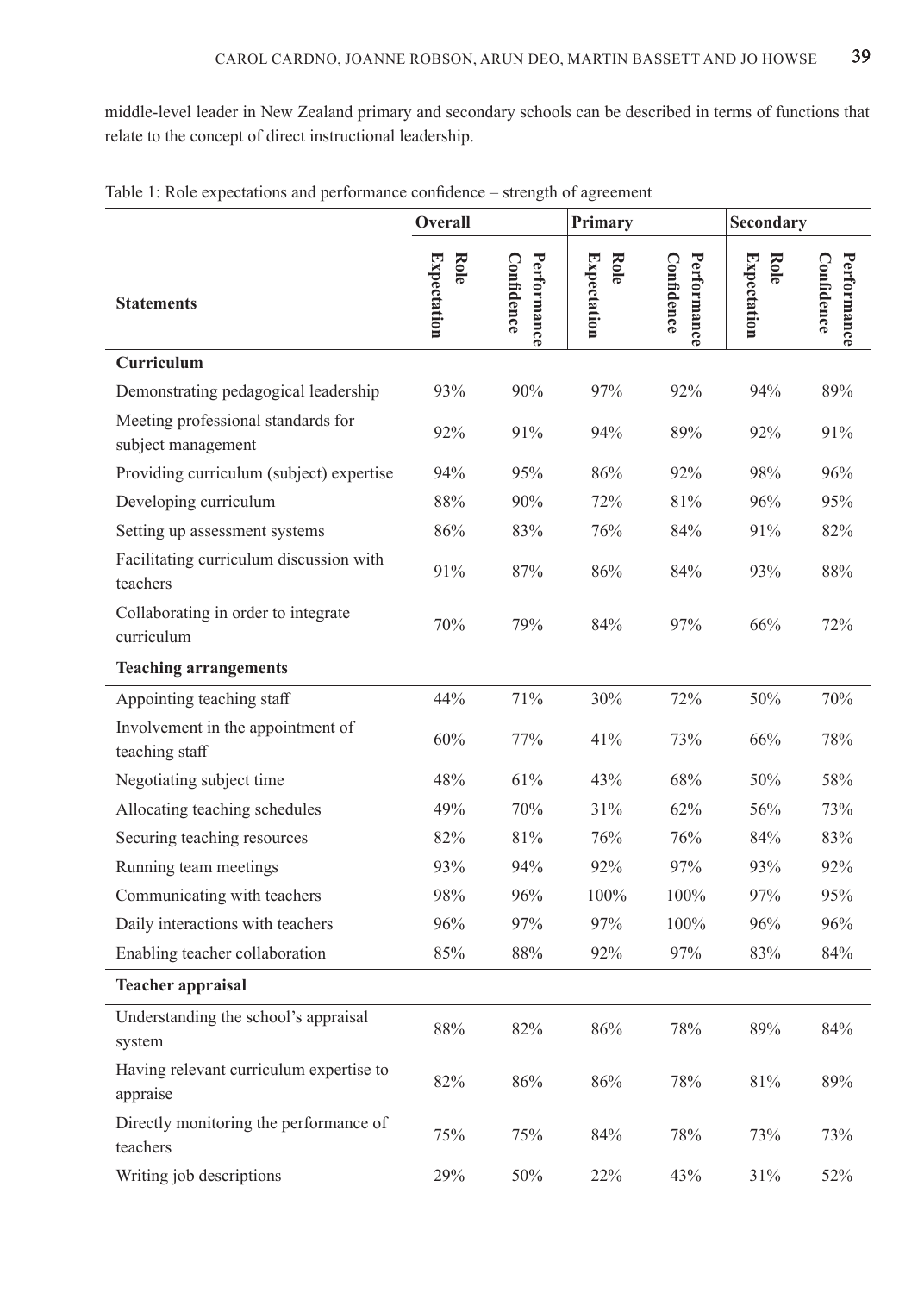| Being familiar with standards for quality<br>teaching            | 83% | 85% | 95%    | 89% | 80% | 85%    |
|------------------------------------------------------------------|-----|-----|--------|-----|-----|--------|
| Conducting classroom observations                                | 83% | 88% | 84%    | 94% | 85% | 86%    |
| Conducting appraisal interviews                                  | 73% | 77% | 59%    | 76% | 80% | 79%    |
| Providing productive performance<br>feedback                     | 79% | 84% | 84%    | 86% | 77% | 82%    |
| Having professional conversations with<br>teachers               | 87% | 90% | 86%    | 86% | 88% | 91%    |
| Having difficult conversations with<br>teachers                  | 79% | 64% | 81%    | 65% | 79% | 64%    |
| Writing appraisal reports                                        | 69% | 74% | 54%    | 65% | 75% | 77%    |
| Discussing appraisal reports with<br>teachers                    | 69% | 73% | 62%    | 68% | 71% | 75%    |
| <b>Teacher development</b>                                       |     |     |        |     |     |        |
| Identifying appropriate professional<br>learning and development | 73% | 82% | 69%    | 83% | 73% | 81%    |
| Assisting with professional learning and<br>development planning | 68% | 80% | 67%    | 78% | 69% | 82%    |
| Promoting professional learning and<br>development               | 78% | 90% | 78%    | 86% | 77% | 91%    |
| Participating in professional learning and<br>development        | 88% | 95% | 92%    | 97% | 87% | 94%    |
| Providing mentoring/coaching for<br>teachers                     | 78% | 87% | 81%    | 89% | 78% | 87%    |
| Encouraging teacher inquiry practices                            | 82% | 83% | 86%    | 83% | 82% | 83%    |
| Communicating professional<br>development opportunities          | 65% | 83% | 64%    | 83% | 66% | 83%    |
| <b>Evaluation (of learning and programmes)</b>                   |     |     |        |     |     |        |
| Monitoring student assessment                                    | 89% | 91% | 84%    | 95% | 92% | 89%    |
| Communicating about assessment with<br>teachers                  | 86% | 88% | 81%    | 92% | 89% | 86%    |
| Understanding the school's self-review<br>system                 | 74% | 68% | $70\%$ | 62% | 76% | 71%    |
| Arranging regular curriculum review                              | 65% | 67% | 43%    | 62% | 74% | 70%    |
| Seeking student evaluation of<br>programmes                      | 73% | 76% | 59%    | 65% | 77% | $80\%$ |
| Communicating results of evaluation to<br>teachers               | 70% | 78% | 59%    | 76% | 75% | 78%    |

J,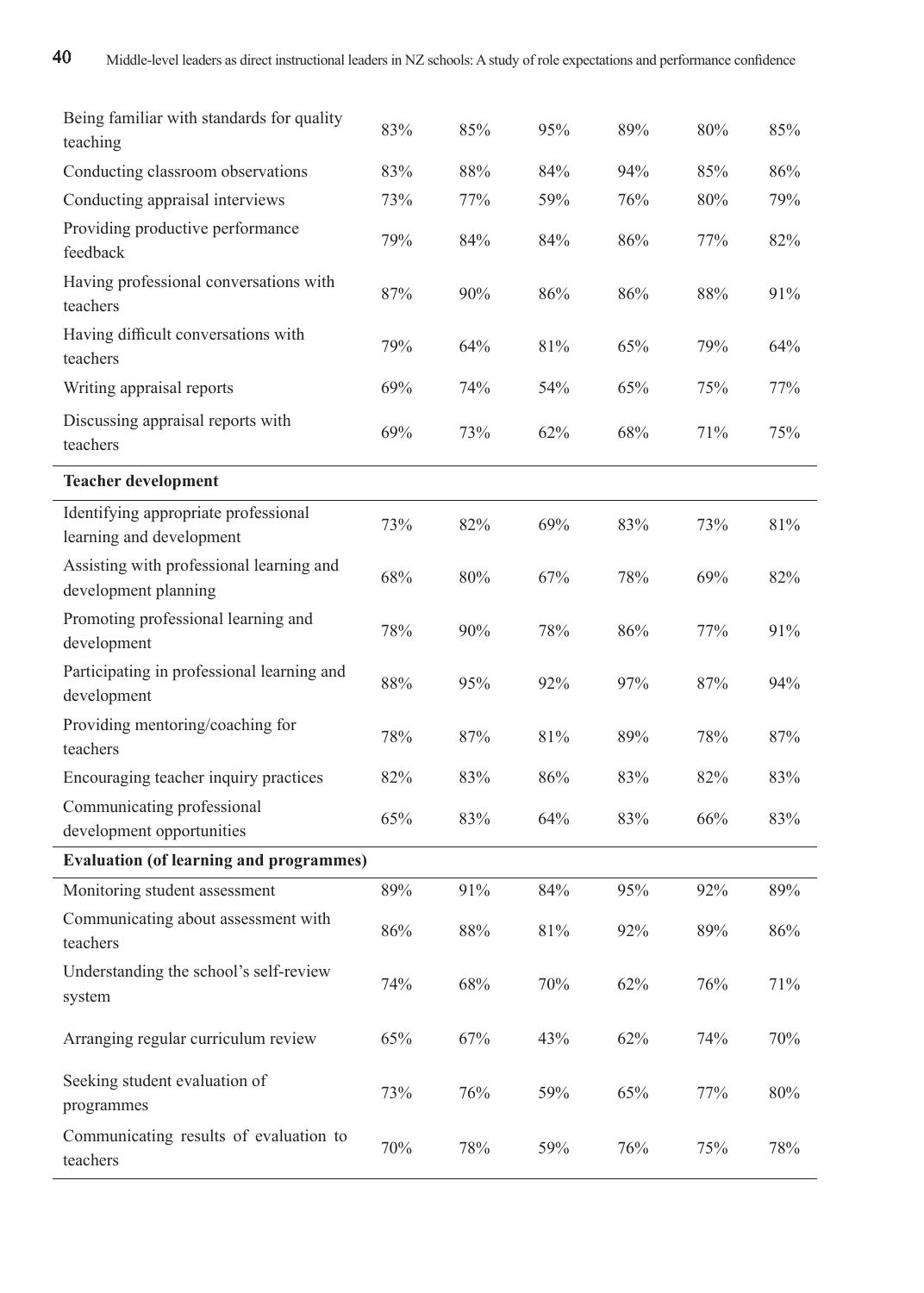| Planning                                           |     |     |     |     |     |     |
|----------------------------------------------------|-----|-----|-----|-----|-----|-----|
| Knowledge of school's strategic plan               | 85% | 77% | 76% | 84% | 89% | 73% |
| Contributing to the school's strategic plan        | 59% | 65% | 62% | 76% | 57% | 60% |
| Development of annual department/team<br>plan      | 80% | 83% | 67% | 78% | 85% | 85% |
| Setting of academic goals and targets              | 77% | 83% | 68% | 81% | 81% | 84% |
| Overseeing individual teacher plans                | 53% | 75% | 68% | 92% | 47% | 68% |
| Involving teachers in department/team<br>planning  | 75% | 87% | 76% | 89% | 75% | 86% |
| Involving students in department/team<br>planning  | 39% | 56% | 35% | 57% | 40% | 55% |
| Involving community in department/team<br>planning | 25% | 36% | 24% | 38% | 25% | 35% |
| Average (all responses)                            | 74% | 80% | 71% | 80% | 76% | 80% |

In relation to *curriculum***,** primary school middle-level leaders indicate that *developing curriculum* and *setting up assessment systems* may not be a strong expectation, yet this is strongly confirmed as a role expectation by the secondary school respondents. In relation to *teaching arrangements,* the primary cohort shows very low agreement with expectations related to *appointing teaching staff* and *allocating teaching schedules,* both of which are moderately high expectations in the perception of the secondary cohort. This suggests that secondary school middle-level leaders might be allowed more authority in appointing and scheduling teaching staff. In relation to *teacher appraisal*, the function of *writing job descriptions* is accorded exceptionally low agreement across both cohorts and there is considerable similarity in agreement data related to all other aspects. *Teacher development*, in general, also shows moderate to high similarity of agreement across both primary and secondary school respondents. In relation to the dimension of *evaluation (of learning and programmes)* primary school middle-level leaders are consistently lower in their agreement about several aspects than are their secondary school counterparts, in particular related to the aspects of *arranging regular curriculum review, seeking student evaluation of programmes* and *communicating results of evaluation to teachers.* It could be construed that in primary schools, which are normally much smaller units than secondary schools, these functions are performed across the school by senior leaders, while there is more autonomy to perform these functions at department level in secondary schools. In the *planning* dimension, primary school middle-level teachers agree strongly with the task related to *overseeing individual teacher plans* whilst the secondary school cohort in this instance accords lower agreement to this task. In the case of both cohorts, the aspects of *involving students and involving community in department/team planning* are accorded extremely low agreement. The respondents (both primary and secondary) show a markedly high agreement in relation to their performance confidence in all aspects of the role with the exception of *Involving community in department/team planning.* Surprisingly, they are also relatively confident about the area of *writing job descriptions* even though this task is not accorded high agreement.

In Tables 2 and 3, the p-values generated from the Chi-Square tests are used to interpret the nonsignificant correlation between role expectations and performance confidence by establishing that where there is a p-value greater than 0.05 there is a gap that should be examined. All gaps over a p-value of 0.05 are listed in the following Tables. A gap would indicate that an expectation of the role was perceived as challenging. These gaps are identified separately for primary (Table 2) and secondary (Table 3) school middle-level leaders.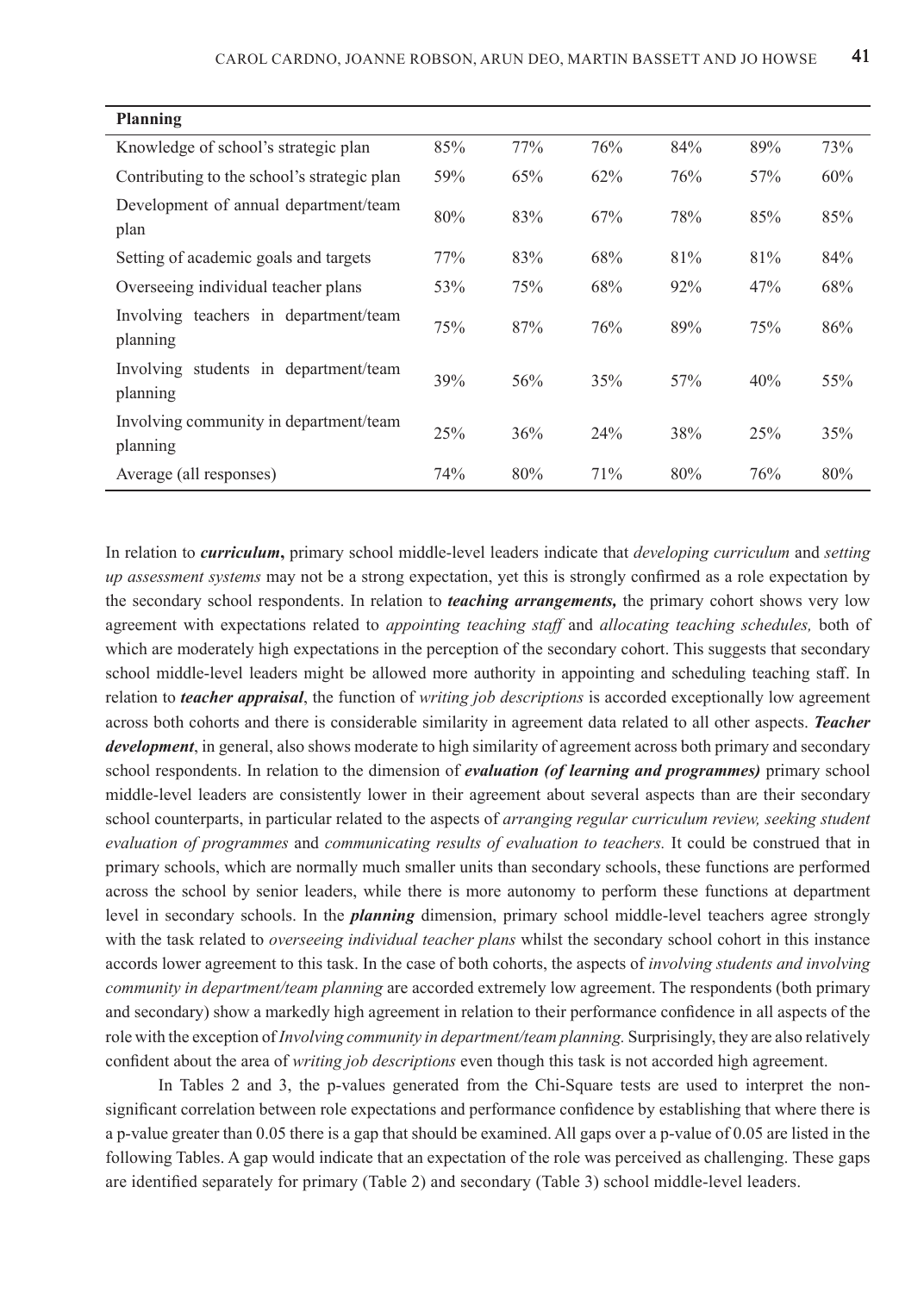|                   |                       |                                                                  | Chi-Square |         |
|-------------------|-----------------------|------------------------------------------------------------------|------------|---------|
| <b>Dimensions</b> |                       | <b>Statements</b>                                                | value      | p-value |
| 1.                | Curriculum            | Demonstrating pedagogical leadership                             | 15.508     | 0.078   |
| 2.                | Curriculum            | Setting up assessment systems                                    | 26.169     | 0.155   |
| 3.                | Curriculum            | Facilitating curriculum discussion with<br>teachers              | 16.025     | 0.190   |
| 4.                | Teaching arrangements | Negotiating subject time                                         | 37.159     | 0.056   |
| 5.                | Teacher appraisal     | Understanding the school's appraisal system                      | 30.792     | 0.058   |
| 6.                | Teacher appraisal     | Having relevant curriculum expertise to<br>appraise              | 17.129     | 0.145   |
| 7.                | Teacher appraisal     | Directly monitoring the performance of<br>teachers               | 20.865     | 0.184   |
| 8.                | Teacher appraisal     | Being familiar with standards for quality<br>teaching            | 15.569     | 0.077   |
| 9.                | Teacher appraisal     | Having professional conversations with<br>teachers               | 11.422     | 0.248   |
| 10.               | Teacher appraisal     | Having difficult conversations with teachers                     | 13.939     | 0.603   |
| 11.               | Teacher appraisal     | Writing appraisal reports                                        | 36.204     | 0.069   |
| 12.               | Teacher development   | Identifying appropriate professional learning<br>and development | 16.314     | 0.362   |
| 13.               | Teacher development   | Participating in professional learning and<br>development        | 12.117     | 0.207   |
| 14.               | Teacher development   | Providing mentoring/coaching for teachers                        | 21.724     | 0.115   |
| 15.               | Teacher development   | Encouraging teacher inquiry practices                            | 27.006     | 0.135   |
| 16.               | Evaluation            | Understanding the school's self-review<br>system                 | 36.963     | 0.058   |
| 17.               | Planning              | Knowledge of school's strategic plan                             | 34.585     | 0.096   |
| 18.               | Planning              | Involving community in department/team<br>planning               | 27.706     | 0.322   |

Table 2: Primary middle-level leadership gaps between expectations and performance

In all, there are 18 gaps identified in relation to primary school middle-level leaders that span all six dimensions of the conceptual framework used to construct the questionnaire. There were seven gaps that might be considered marginally significant as they are below p-value 0.100. For example, these gaps covered *curriculum (1. demonstrating pedagogical leadership) and planning (17. knowledge of the school's strategic plan).* We consider that gaps between p-value 0.100 and 0.200 are significant in terms of signalling that attention needs to be paid to these issues because they are identified as important performance expectations in which the respondents claim they lack confidence. Six gaps were isolated in this range covering areas of *curriculum (2. setting up assessment systems, 3. facilitating curriculum discussion with teacher; teacher appraisal (6. having relevant*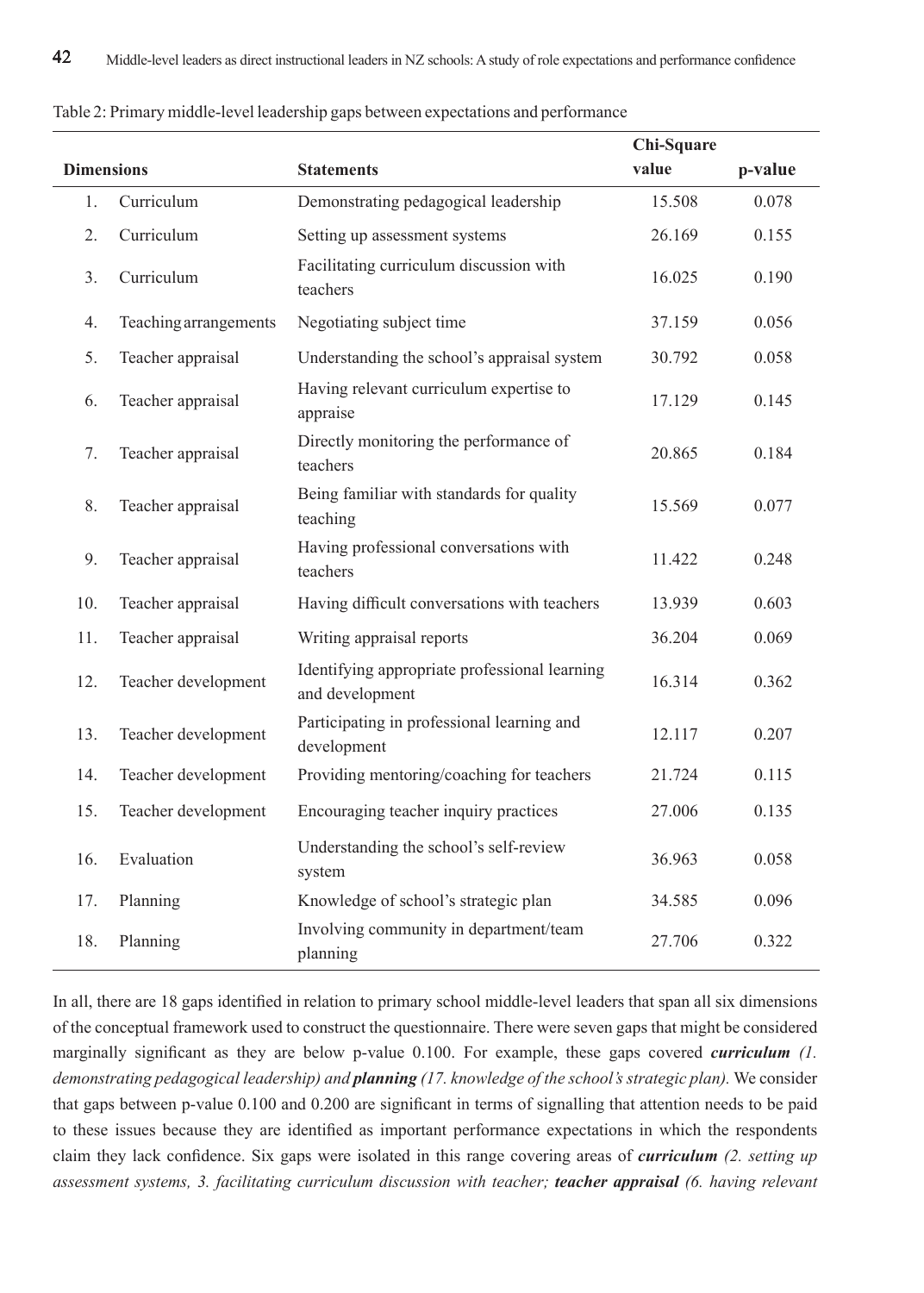*curriculum expertise to appraise, 7. directly monitoring the performance of teachers); teacher development (14. providing mentoring/coaching for teachers, 15. encouraging teacher inquiry practices).* A further five gaps of critical interest are those of a very significant size, clustered in the areas of teacher appraisal and development. The large gaps related to *teacher appraisal* are in the areas of *9*. *having professional conversations with teachers*  and *10. having difficult conversations with teachers,* by far the most significant of all*.* Those related to *teacher development* include 12. identifying appropriate professional learning and development and participating in *professional learning and development.* A final large gap exists in relation to the *planning* dimension in the area of *18. involving community in department/team planning.*

| <b>Dimension</b>       |                       | <b>Statements</b>                                   | Chi-Square value | p-value |
|------------------------|-----------------------|-----------------------------------------------------|------------------|---------|
| 1.                     | Curriculum            | Developing curriculum                               | 18.927           | 0.090   |
| $\mathfrak{D}_{\cdot}$ | Curriculum            | Facilitating curriculum<br>discussion with teachers | 15.480           | 0.494   |
| 3.                     | Teaching arrangements | Daily interactions with teachers                    | 10.525           | 0.310   |
| 4.                     | Teacher appraisal     | Having difficult conversations<br>with teachers     | 20.077           | 0.631   |
| 5.                     | Teacher development   | Encouraging teacher inquiry<br>practices            | 26.804           | 0.366   |
| 6.                     | Evaluation            | Monitoring student assessment                       | 17.654           | 0.613   |
| 7.                     | Evaluation            | Arranging regular curriculum<br>review              | 31.625           | 0.169   |

Table 3: Secondary middle-level leadership gaps between expectations and performance

In relation to secondary school middle-level leaders there are far fewer gaps identified than there were for their primary school counterparts. The seven gaps span five of the six dimensions. What is interesting to note about these gaps is that five of them are highly significant numerically (above p-value 0.300) and are closely related to interactions with teachers, the activity at the very core of direct instructional leadership. The gaps relate to: *2. facilitating curriculum discussion with teachers; 3. daily interactions with teachers; 4. having difficult conversations with teachers; 5. encouraging teacher inquiry practices;* and *6. monitoring student assessment.*  A simple comparison between the gaps evident for primary school participants and their secondary school counterparts identifies the function of *having difficult conversations with teachers* as the largest gap for both.

In the next section, we discuss the implications of these results for the practice of effective middle-level leadership when it is conceptualised as a form of direct instructional leadership.

# **Discussion**

The results of this survey enable us to conduct a close study of the nature of middle-level leadership in New Zealand schools by using the concept of instructional leadership performed in its direct form as a framework. An instructional leadership role implies a strong emphasis on managing the instructional programme through direct interactions with teachers (Hallinger & Murphy, 1985; Louis et al., 2010). Thus, middle-level leaders performing the role are leaders of curriculum and subjects and will directly perform delegated tasks associated with managing the work of other teachers and monitoring student progress (Bendikson et al., 2012; Bennett et al., 2007; Thorpe & Bennett-Powell, 2014).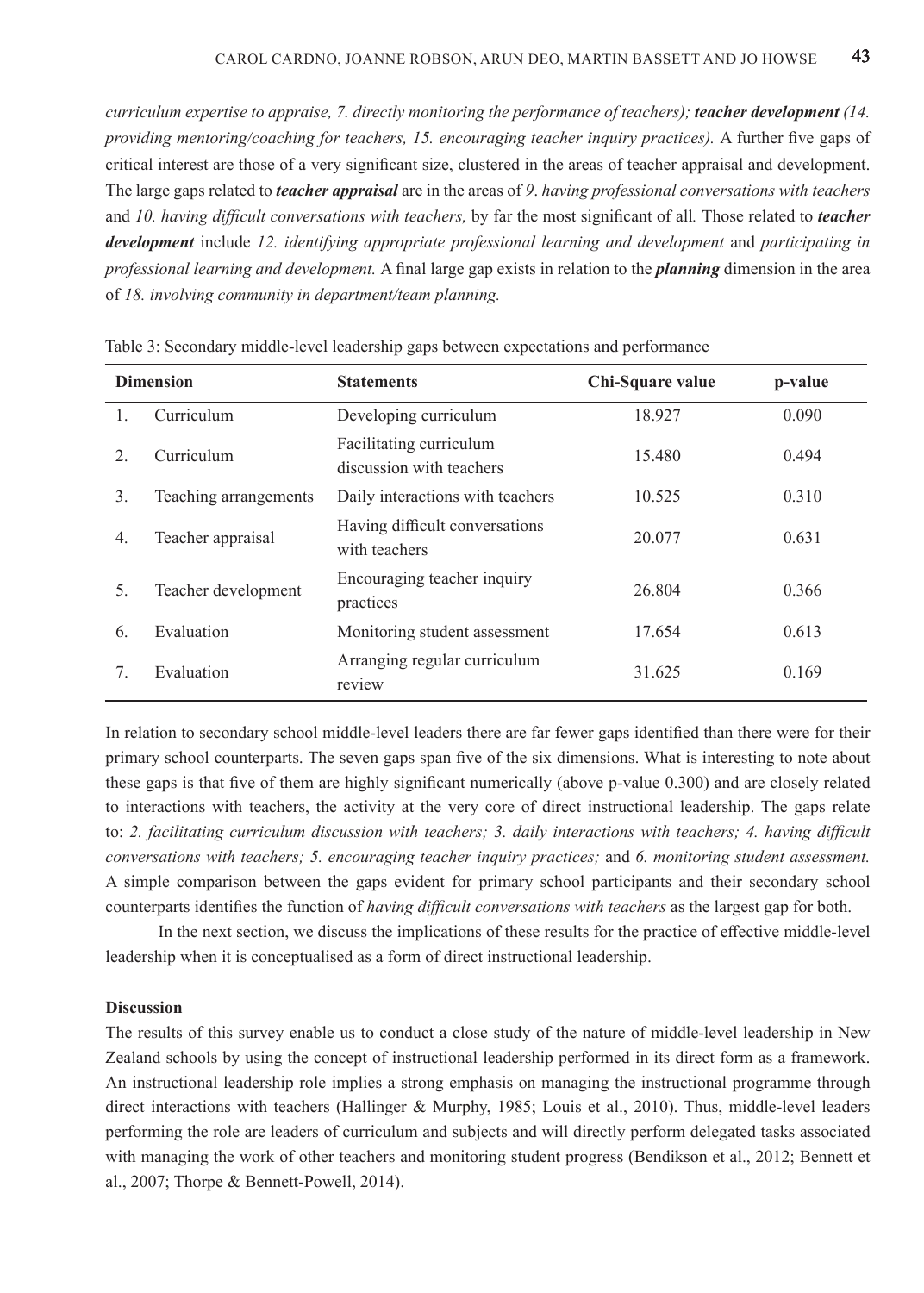#### *Primary school middle-level leaders in this stud***y**

With the small number of primary school respondents  $(n=37)$ , we need to be cautious in making any strong claims about the nature of the middle-level leaders' roles in these settings. Whilst on the surface, using the descriptive analysis figures, primary school participants affirm that the description of the role is something they strongly agree with and feel confident performing, the fact that so few middle-level leaders responded to the invitation to participate could be related to the evidence in the literature that describes middle-level leadership in primary schools as encompassing a very broad and somewhat vague spectrum that spans leading small teams in positions of syndicate leadership to holding across-school leadership positions as assistant and deputy principals (Ministry of Education, 2012). The dearth of specific studies on the nature of this level of leadership in primary schools adds to our wariness in using such a small sample to adjudge whether the role in these schools can be described in terms of direct instructional leadership. We believe that this stance is justified when the inferential data is taken into account, showing that 18 of the 49 functions are not performed with confidence. The large number of gaps gives credence to the assumption that in primary schools the middle-level leaders may not be familiar with these functions, may not have the authority to carry them out, or may lack confidence in their own performance of the function. If such a large number of gaps exist between role expectation and the confidence with which this is performed, then it is essential to question whether this way of describing the role is feasible.

The gaps themselves indicate concerns that are particular to functions related to involvement in staff management and interpersonal relationships. A consistent message in the literature (mostly related to secondary schools) is that involvement in the appointment of staff, arranging their teaching schedules and appraising them is essential to performing the role of a direct instructional leader (Cardno & Bassett, 2015). Interpersonal relationships are at the core of performing the role because in a direct form of instructional leadership regular interactions with teachers close to the classroom are essential (Cardno, 2012; Grootenboer et al., 2015). If these functions are not delegated to middle-level leaders, they may not be permitted to perform the role as conceptualised for this study.

Whilst middle-level leadership in secondary school settings (often described in terms of the role of the head of department) has attracted a considerable amount of attention over several decades (see for example, Busher & Harris, 1999; Gurr & Drysdale, 2013), there is a comparative paucity of attention paid to the emergence of this phenomenon in primary schools. A limitation of this study is that it may not be possible to describe or investigate the role of middle-level leaders in both primary and secondary schools simultaneously because each is structured and practised in ways that do not allow direct comparisons to be made.

#### *Secondary school middle-level leaders in this study*

With a total of 93 secondary school middle-level leaders responding to the survey, we feel confident in proposing that this cohort's perceptions of the role aligns strongly with direct instructional leadership as we have conceptualised it. Overall agreement with role expectations was 76% and these practitioners indicated a very high level of confidence in performing the role (80%). Nevertheless, there were seven gaps revealed in the analysis. Five of these gaps are at a significant or very significant level (above p value 0.300) and need to be explored in depth because they have implications for areas of practice that indicate important development needs. The literature on middle-level leadership in secondary schools abounds with conclusions about a lack of appropriate leadership and management development for practitioners in the middle of the school hierarchy upon whom great responsibility rests in terms of achieving successful learning outcomes for students (Bassett, 2016; Bennett et al., 2007).

In the *curriculum* dimension, there was a significant gap in relation to *facilitating curriculum discussion with teachers*. Given that managing the instructional programme is a fundamental aspect of direct instructional leadership hinging upon subject knowledge and on the interactions with teachers related to this specialist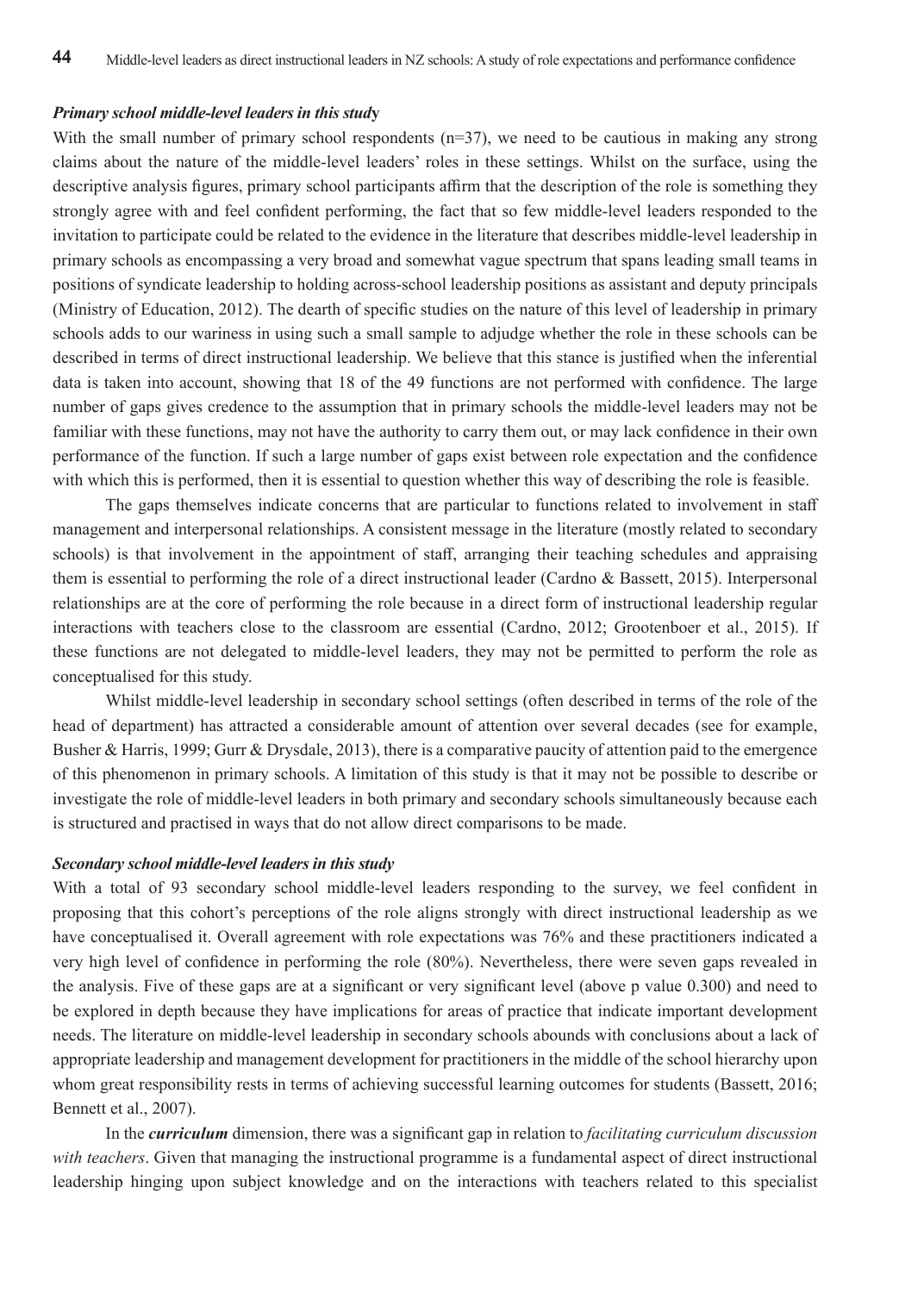expertise (Hallinger & Murphy, 1985; Robinson et al., 2009), this is of major concern. In the dimension of *teaching arrangements*, the significant lack of confidence identified in relation to *daily interactions with teachers* could be seen as an extension of concerns about facilitating discussion and could also be related to the time demands associated with regular face-to-face engagement with teachers. The challenge of time is well documented in the literature (see for example, Cardno & Bassett, 2015; Gurr & Drysdale, 2013). In particular, the lack of time to perform tasks adequately and a lack of confidence in the ability to perform demanding tasks requiring interpersonal skills are challenges identified in the literature. Cardno and Robson (2016) draw attention to these challenges in relation to expectations held of middle-level leaders to appraise teachers in their subject teams. This study shows that in the dimension of *teacher appraisal*, a very significant gap is associated with a lack of confidence in *having difficult conversations with teachers*, which is reported as the greatest challenge faced by middle-level appraisers (Cardno & Robson, 2016). According to Robinson et al. (2009), effective educational leaders must be able to engage in constructive problem talk and, as Grootenboer et al. (2015) remind us, these conversations in secondary school settings occur close to the instructional programmes involving those who have daily interactions with the teachers. Cardno (2012) asserts that the most important work of an educational leader lies in recognising and resolving complex problems through productive dialogue. In the final dimension of *evaluation*, the function of *monitoring student assessment* has a significant confidence gap which is of critical concern as it is one of the key direct tasks delegated to middlelevel leaders in secondary schools and is at the heart of leadership of instruction (Hallinger & Murphy, 1985; Weber, 1987).

# **Conclusion**

It has not been possible to conclude that primary school middle-level leaders are generally performing a role that can be described as direct or delegated instructional leadership. What we can conclude is that they have identified expectations of the role that at a superficial level align to a high degree with the conceptual framework we have devised to describe the dimensions and functions associated with direct instructional leadership. However, the large number of gaps between role expectations and performance confidence surfaced by deeper statistical testing suggest our original hypothesising was faulty. From this study, it is not possible to confirm that middle-level leadership in primary schools can be conceptualised as a form of direct instructional leadership. We need to test a further hypothesis that in the small units of primary schools, the senior leaders perform both the direct and indirect functions to a much higher extent than in secondary schools. What the study has revealed, however, is that the greatest number of gaps appear to be in the dimension of teacher appraisal and that the function of having difficult conversations with teachers has a very significant gap, indicating a high development need. The function of monitoring student assessment has the most significant gap. Both of these functions also appear as very significant gaps for the secondary school cohort in this study.

We conclude that it is feasible to view middle-level leadership in the secondary schools sector as a form of direct instructional leadership delegated to subject leaders in the middle of the hierarchy. The gaps related to having difficult conversations and monitoring student assessment identified by primary school participants also feature in the secondary school middle-level leaders' perceptions and consequently warrant critical attention. If the work of these knowledge (subject or curriculum) leaders is to focus on improving learning outcomes for students, they must interact productively with teachers and engage in dialogue to surface and address key problems. Yet, it is evident that this work elicits expression of concern. It is recommended that all middle-level leaders of teaching and learning would benefit from targeted leadership and management development that focuses on ways of appraising teacher performance that enable engagement in productive conversations about the fundaments of effective teaching and learning.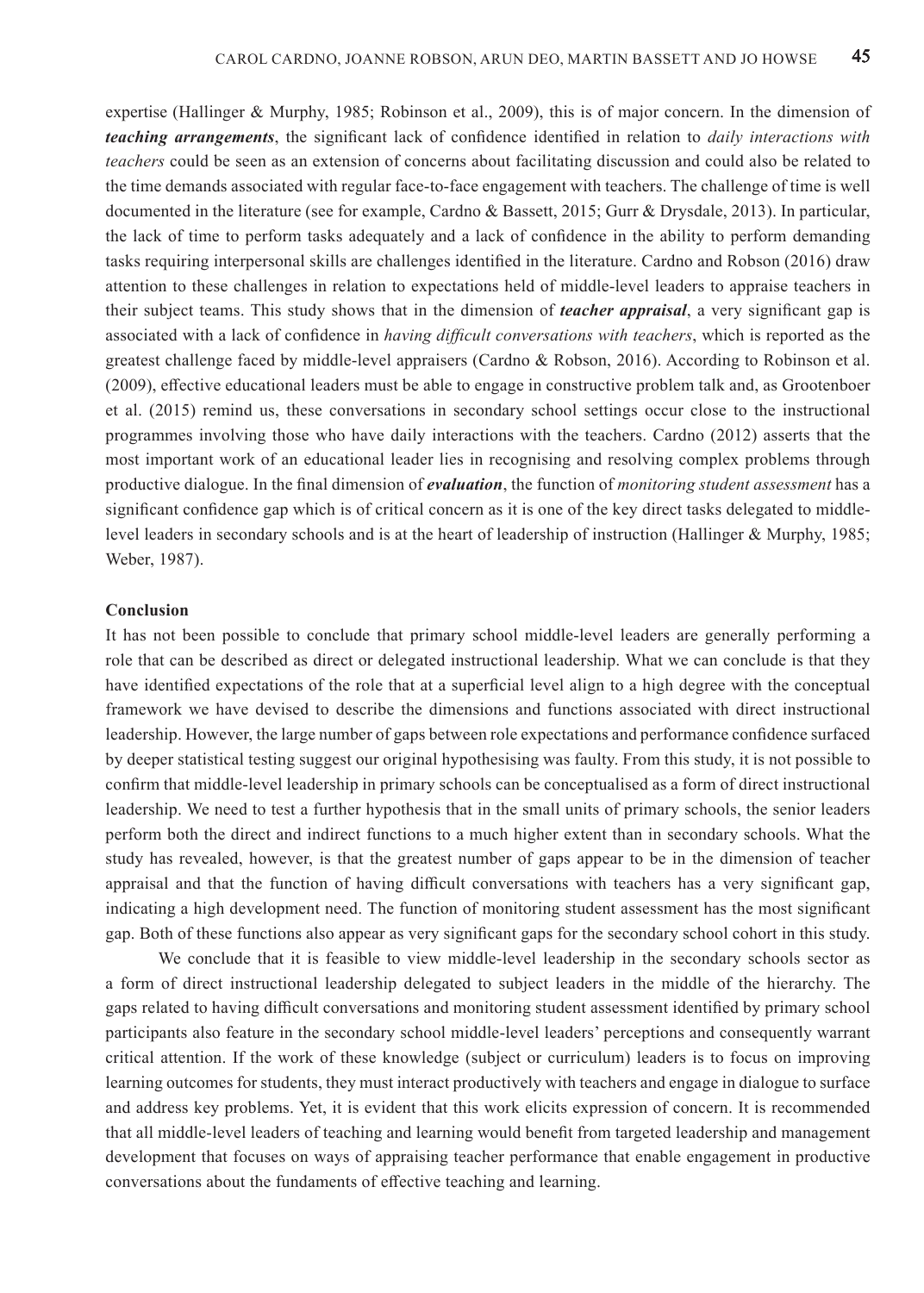# **References**

- Australian Government Department of Education and Training, (2016). *Quality schools, quality outcomes*. Retrieved 21 June 2017 from https://docs.education.gov.au/system/files/doc/other/quality\_schools acc.pdf.
- Bassett, M. (2016). The role of middle leaders in New Zealand secondary schools: Expectations and challenges. *Waikato Journal of Education, 22*(1), 97–108.
- Bendikson, L., Robinson, V., & Hattie, J. (2012). Principal instructional leadership and secondary school performance. *SET: Research Information for Teachers*, (1), 2–8.
- Bennett, N., Woods, P., Wise, C., & Newton, W. (2007). Understandings of middle leadership in secondary schools: A review of empirical research. *School Leadership & Management, 27*(5), 453–470.
- Bush, T. (2011). *Theories of educational leadership and management* (3<sup>rd</sup> ed.). London: Sage.
- Busher, H., & Harris, A. (1999). Leadership of school subject areas: Tensions and dimensions of managing in the middle. *School Leadership & Management, 19*(3), 305–317.
- Cardno, C. (2012). *Managing effective relationships in education.* London: Sage.
- Cardno, C., & Bassett, M. (2015). Multiple perspectives of leadership development for middle-level pedagogical leaders in New Zealand secondary schools. *Journal of Educational Leadership Policy and Practice, 30*(2), 30–38.
- Cardno, C., & Collett, D. (2004). Curriculum leadership: Secondary school principals' perspectives on this challenging role in New Zealand. *New Zealand Journal of Educational Leadership, 19*(2), 15–29.
- Cardno, C., & Robson, J. (2016). Realising the value of performance appraisal for middle leaders in New Zealand secondary schools. *Research in Educational Administration and Leadership, 1*(2), 299–254.
- Drucker, P. (1955). *The practice of management.* London: Heinemann.
- Elmore, R. F. (2004). *School reform from the inside out: Policy, practice, and performance.* Cambridge, MA: Harvard University Press.
- Grootenboer, P., Edwards-Groves, C., & Ronnerman, K. (2015). Leading practice development: Voices from the middle. *Professional Development in Education, 41*(3), 508–526.
- Gumus, S., Bellibas, M. S., Esen, M., & Gumus, E. (2018). A systematic review of studies on leadership models in educational research from 1980 to 2014. *Educational Management Administration & Leadership, 46*(1), 25–48.
- Gurr, D., & Drysdale, L. (2013). Middle-level secondary school leaders: Potential, constraints and implications for leadership preparation and development. *Journal of Educational Administration, 51*(1), 55–71.
- Hallinger, P. (2005). Instructional leadership and the school principal. A passing fancy that refuses to fade away. *Leadership and Policy in Schools, 4*(1), 1–20.
- Hallinger, P., & Murphy, J. (1985). Assessing the instructional leadership behaviour of principals. *Elementary School Journal, 86*(2), 217–248.
- Hammersley-Fletcher, L., & Kirkham, G. (2007). Middle leadership in primary school communities of practice: distribution or deception. *School Leadership & Management, 27*(5), 423–435.
- Hattie, J. (2014). *Visible learning and the science of how we learn.* London: Routledge.
- Hattie, J (2015). Hattie ranking: 195 influences and effect sizes related to student achievement. Retrieved from the www. https://visible-learning.org/hattie-ranking-influences-effect-sizes-learning-achievement/ (17 June, 2017).
- Louis, K. S., Leithwood, K., Wahlstrom, K. L., & Anderson, S. E. (2010). *Learning from leadership: Investigating the links to improved student learning.* New York, NY: The Wallace Foundation.
- Ministry of Education. (2012). *Leading from the middle: Educational leadership for middle and senior leaders.* Wellington: Learning Media.